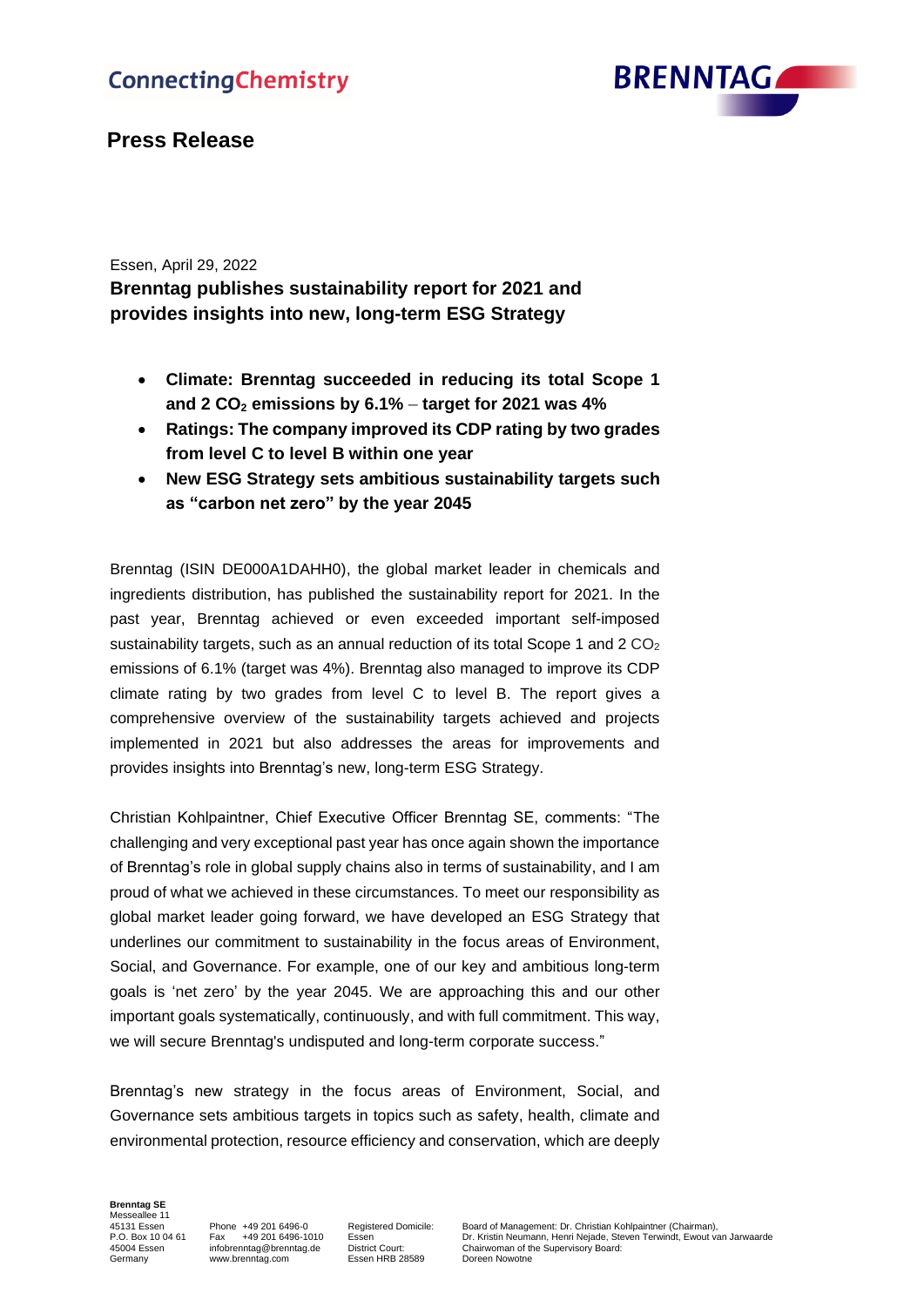anchored in the company's corporate strategy and culture. The targets include requiring all new sites to be certified green buildings by 2023. Another target is to steer Brenntag's purchasing policy toward particularly sustainable products and to support its suppliers regarding such products.

Andreas Kicherer, Vice President Sustainability Brenntag Group, says: "With our business model, we will contribute uniquely to ESG in several areas at once. It includes the way we are operating our sites and with what we are dealing and which services we are providing. On the one hand, we will increasingly focus on a green product portfolio. On the other hand, we will push ahead with the green building certification of our new buildings. Additionally, there is the possibility of offering recycling as a reverse distribution service to a greater extent in the future. The basic building blocks for all this are already in place at Brenntag."

Learn more about Brenntag's ESG strategy, ambitious sustainability goals and exciting projects and download the new sustainability report 2021 here: [www.corporate.brenntag.com/en/sustainability/.](https://corporate.brenntag.com/en/sustainability/)

## **About Brenntag:**

Brenntag is the global market leader in chemicals and ingredients distribution. The company holds a central role in connecting customers and suppliers of the chemical industry. Headquartered in Essen, Germany, Brenntag has more than 17,000 employees worldwide and operates a network of about 700 sites in 78 countries. In 2021, Brenntag generated sales of around 14.4 billion EUR. The two global divisions, Brenntag Essentials and Brenntag Specialties, provide a full-line portfolio of industrial and specialty chemicals and ingredients as well as tailormade application, marketing and supply chain solutions, technical and formulation support, comprehensive regulatory know-how, and digital solutions for a wide range of industries. In the field of sustainability, Brenntag pursues specific goals and is committed to sustainable solutions in its own sector and the industries served. Brenntag shares have been listed at the Frankfurt Stock Exchange since 2010, initially in the MDAX and since September 2021 in the DAX. In addition, the Brenntag SE shares are listed in the DAX 50 ESG and DAX ESG Target. For more information, visit [www.brenntag.com.](http://www.brenntag.com/)